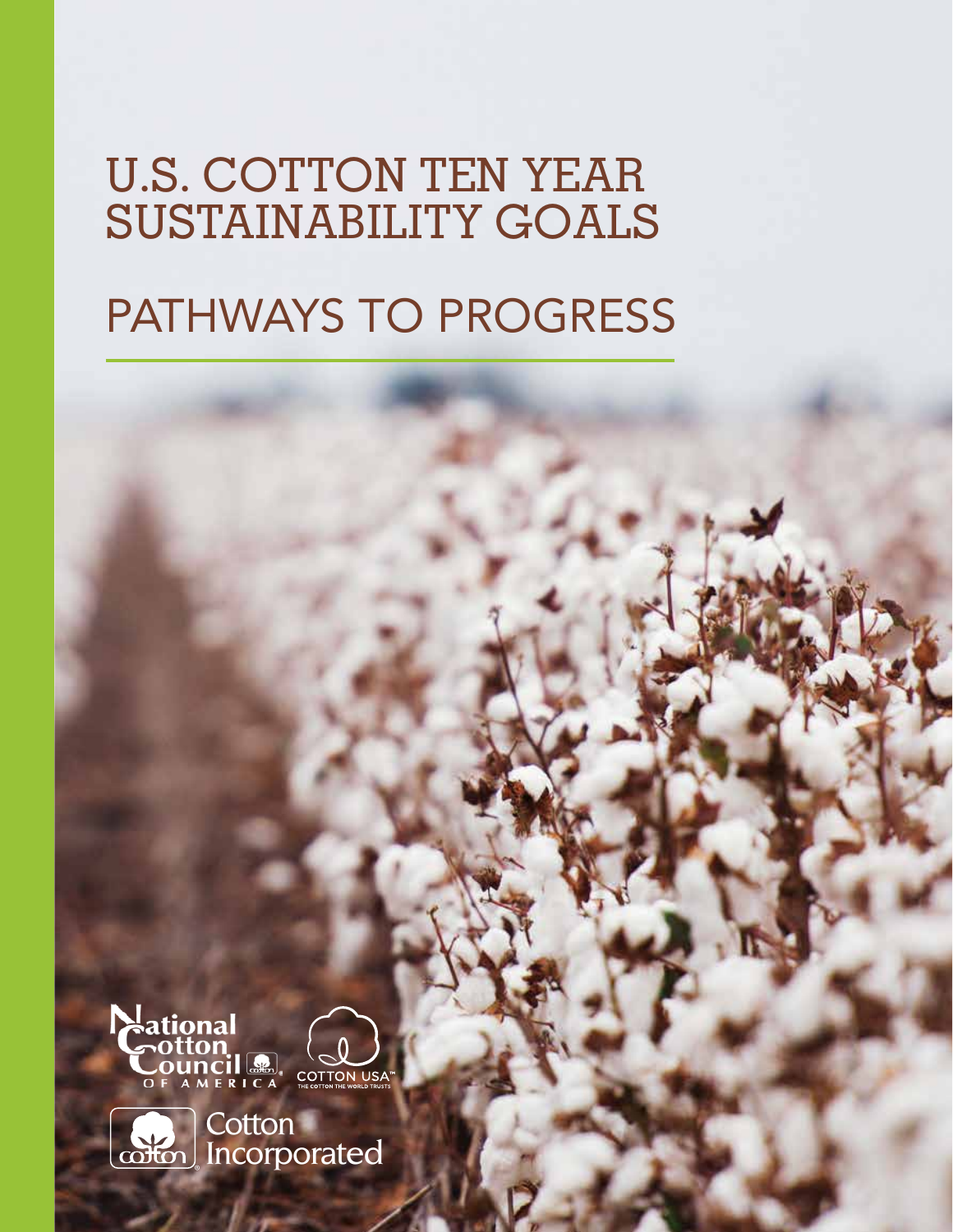*U.S. cotton grower, Nathan Reed, shares his continuous improvement plan to grow cotton more responsibly.*

**REAL CONSTRAINS AND REAL CONSTRAINS**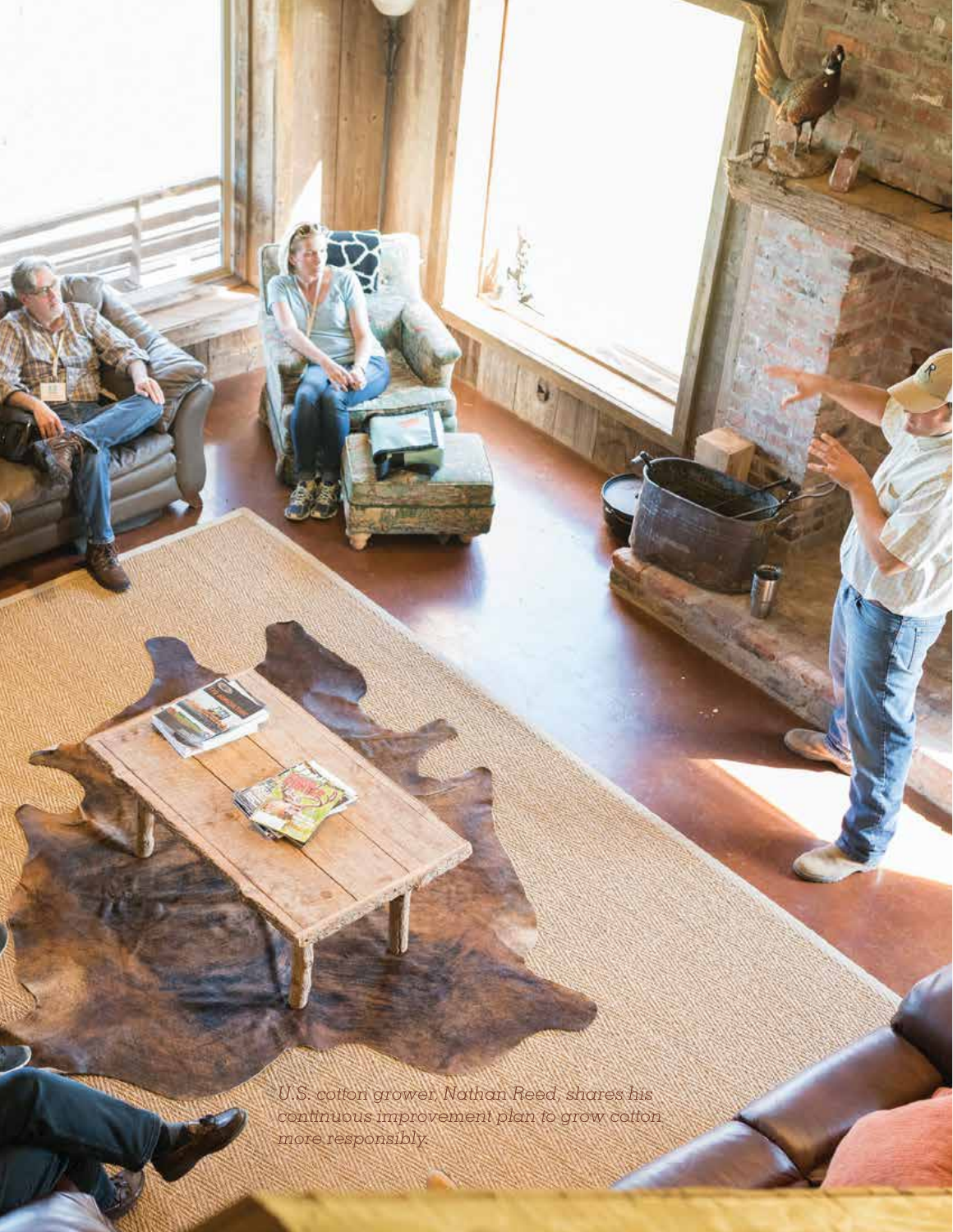### SETTING SCIENCE-BASED TARGETS

Commitment and innovation define U.S. cotton production. Over the last 35 years, the commitment of U.S. cotton producers, researchers, and industry organizations led to dramatic reductions in land use, soil loss, water use, energy use and greenhouse gas emissions. Innovation in technologies, management systems, and conservation created the opportunities for advancements in yield while taking stewardship of natural resources for cotton agriculture to the highest levels in the world.

For the next decade and beyond, U.S. cotton producers and industry organizations are setting new environmental targets to keep pushing the frontier of sustainability and leading the worldwide effort in responsible cotton production.

The target areas and goals were established using science-based evaluations, including key performance indicators (KPIs) for producing each pound of cotton and pathways to achieve them.



## 10 YEAR GOALS FOR U.S. COTTON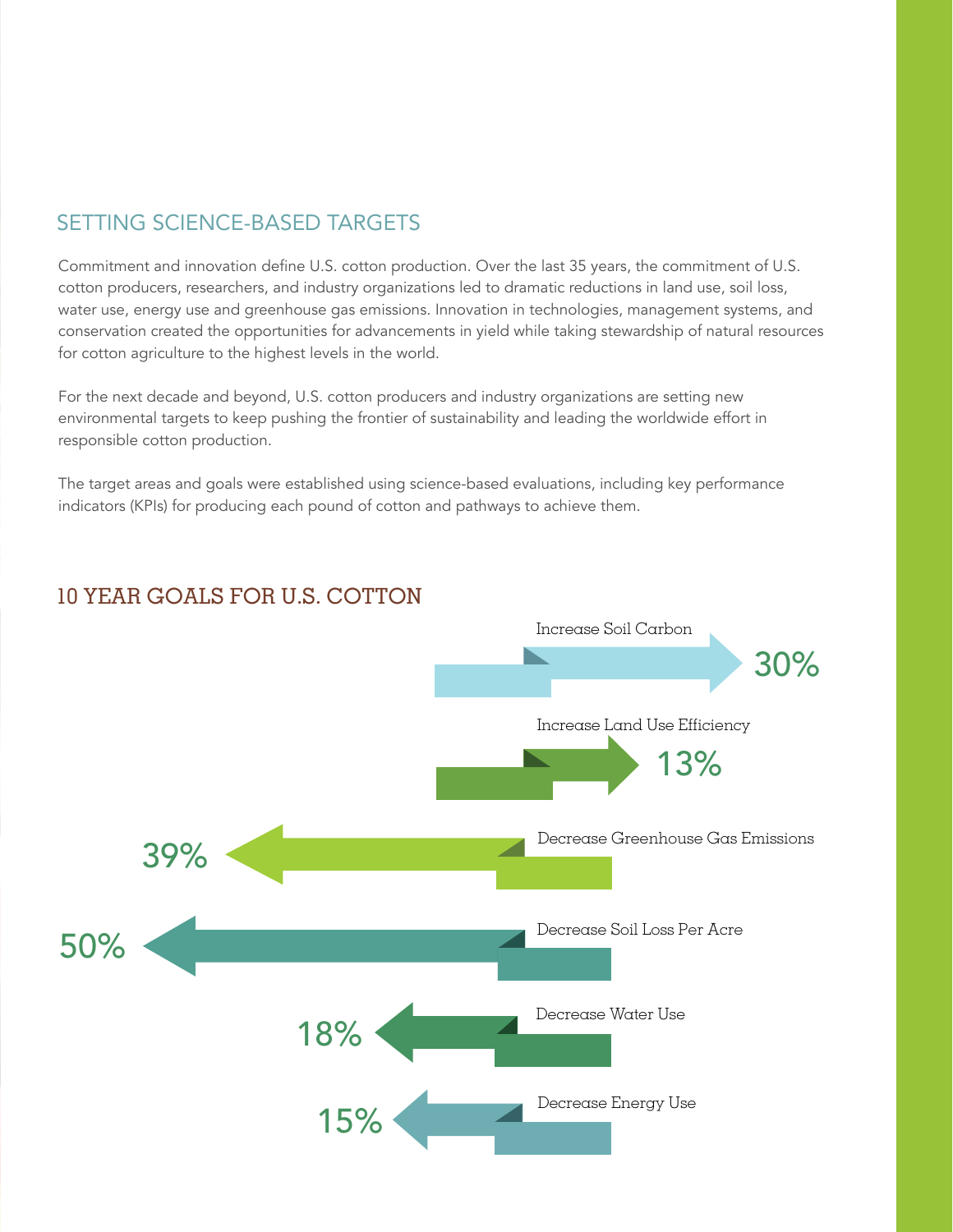## INCREASE SOIL CARBON BY 30%

Increasing soil carbon, often referred to as regenerative agriculture, is seen by many organizations as a key strategy to reducing atmospheric greenhouse gas (GHG) that leads to climate change. The soil carbon measurement is important not only for understanding carbon flows to and from cotton fields, but it is also an accepted indicator of soil health.

The USDA's Natural Resource Conservation Service (NRCS) Soil Conditioning Index (SCI) provides guidance on practices that increase organic matter, or carbon, in the soil and is used as the KPI for this sustainability goal. An increase in the SCI by 30% means an increase in the number of fields that are increasing soil organic matter.

The primary actions to improve soil health are the use of cover crops and reduced tillage. Currently, approximately half of U.S. growers currently use winter cover crops, and no-till and strip till adoption has increased from 36% to 45% from 2008 to 2015, respectively. There is a significant growing interest in the use of winter cover crops by U.S. producers and there has been an increasing trend towards no-tillage and strip tillage.

In addition to reducing the amount of GHG released to the atmosphere, improving soil heath can also contribute to: increased crop yields; reduced water use; increased nutrient uptake; reduced fertilizer use; reduced nutrient runoff; and reduced soil loss.

FIGURE 1 No-till practices increase microbes and organic matter in the soil. The degraded cotton underwear (left of image) demonstrates the microbes present in healthy soils as well as the ability of cotton to biodegrade compared to synthetics (right of image) after a five week time period.

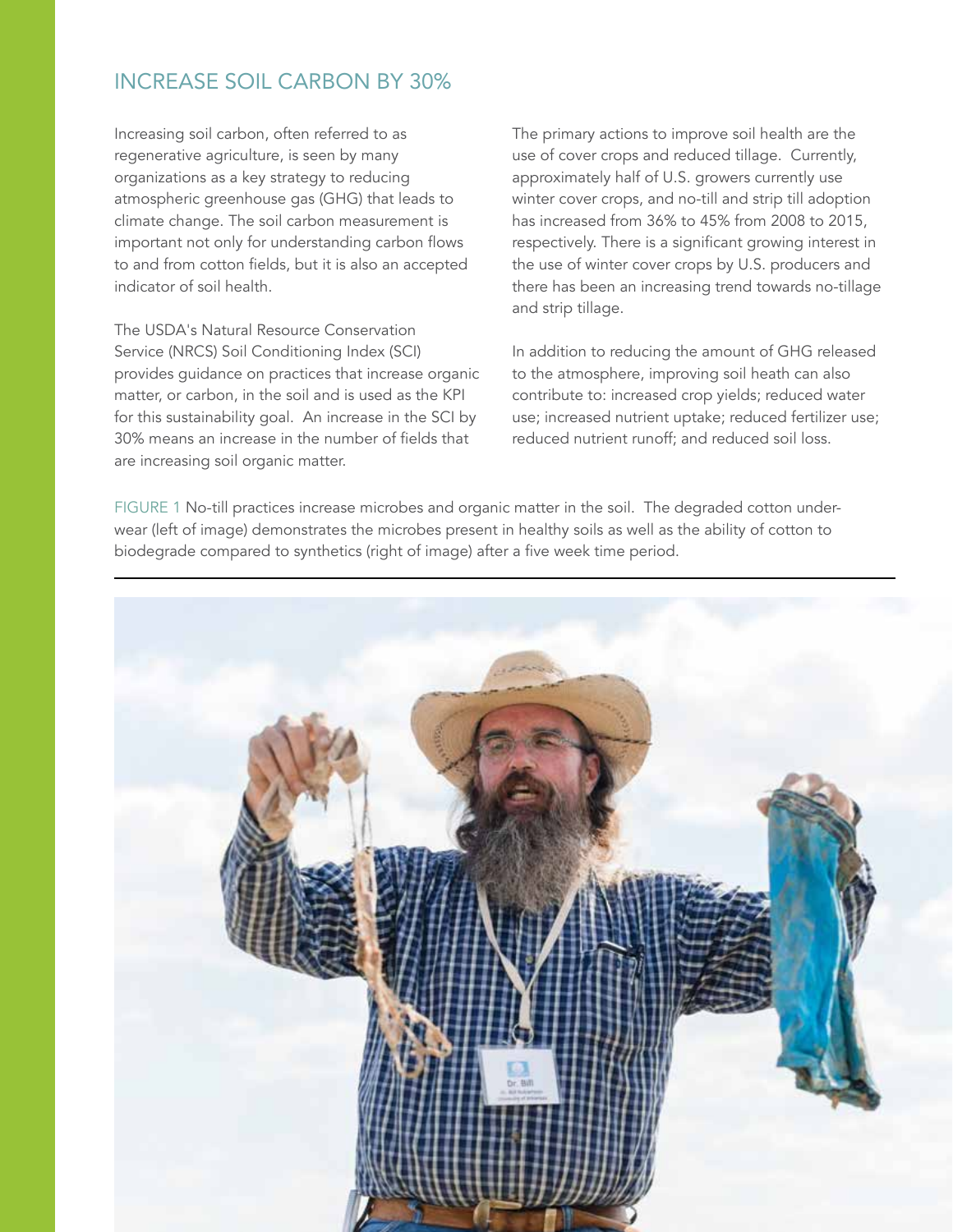

FIGURE 2 Geospatial technologies and digital technology applications provide growers with information to improve land use efficiency.

# INCREASE LAND USE EFFICIENCY BY 13%

The effective use of agricultural land is critical to creating a more sustainable future. Population growth and the related increased demand for food and fiber necessitates a need to maximize land use efficiency, or yield.

The U.S. cotton industry continues to increase its land use efficiency by:

- Increasing cotton fiber yields through better genetic varieties and appropriate grower management;
- Reducing the amount of water per pound of cotton, especially with highly uniform water delivery systems;
- Improving soil health through crop rotation, no-till practices, and the planting of cover crops; and
- Implementing improved irrigation scheduling tools (e.g., computer programs and sensors).

Research aimed at increasing cotton yields and reducing cotton land use are seen as key priorities for reaching the sustainability goals while also increasing the profitability of growers. Of the many areas of research and activities to increase yields, the following are some of the most promising.

- The use of geospatial technologies that analyze in-field water and nutrient measurements to expand precision applications;
- The incorporation of digital technology applications across cooperating growers to provide greater predictive power to grower decisions;
- Preserving the low insect-, weed-, and disease-related yield loss that U.S. growers currently experience;
- Expanding soil health knowledge and implementing practices that foster a diverse and healthy rhizosphere;
- Further adoption of in-field, plant-based sensors to optimize irrigation in variable rate systems;
- Furthering the use of CRISPR genome editing, which has been demonstrated in cotton.<sup>1</sup> The CRISPR technology is superior to traditional biotechnology approaches for its reduced regulatory burden, genome location precision, trait flexibility and potential to broaden the providers of genetic innovations for agriculture; <sup>2</sup> and
- Improvements in plant breeding techniques combined with more rapid adoption of improved varieties.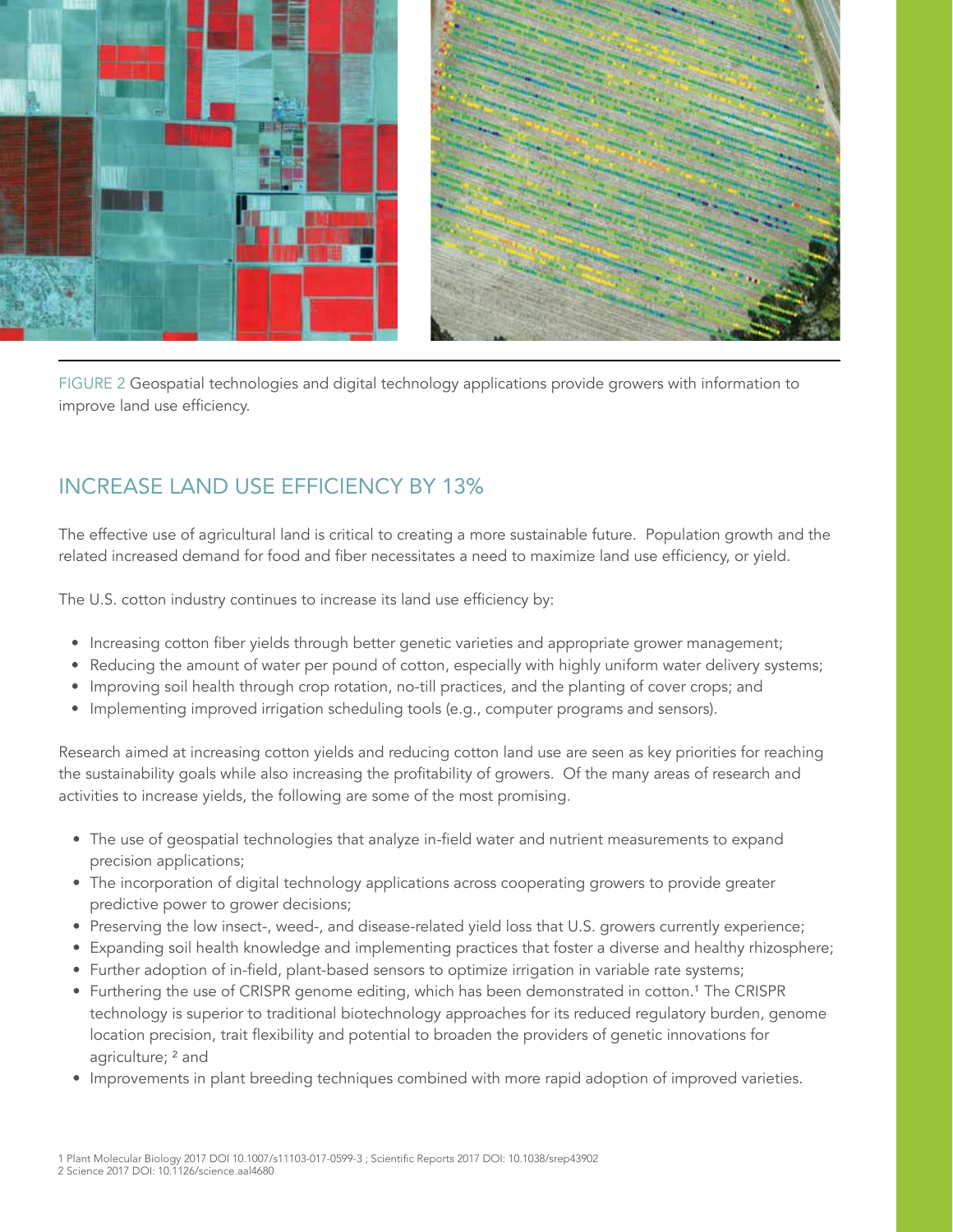#### DECREASE GREENHOUSE GAS EMISSIONS BY 39%

Cotton growth naturally removes CO $_{\textrm{\tiny{2}}}$  from the environment through photosynthesis, however, the use of fertilizers and other on farm activities release CO<sub>2</sub> and other greenhouse gas (GHG) to the environment.

One of the strongest contributors to cotton's agricultural GHG footprint is the use of synthetic nitrogen (N) and its energy intensive manufacturing process. In addition, N is a strong GHG contributor because a small percent of applied N fertilizer is lost to the atmosphere as nitrous oxide, a potent GHG.

The cotton industry is working with scientists to decrease the amount of nitrogen required to produce each pound of cotton through efforts to increase nitrogen use effeciency (NUE). Refined management systems are calling for precise amounts of nitrogen to eliminate waste and over application. With increased use of site-specific management and new technologies such as on-the-go sensors, there will be increases in NUE and corresponding decreases in GHG emissions.

FIGURE 3 Sensors enable growers to more accurately measure plant needs and to be more efficient with the inputs applied to the crop.

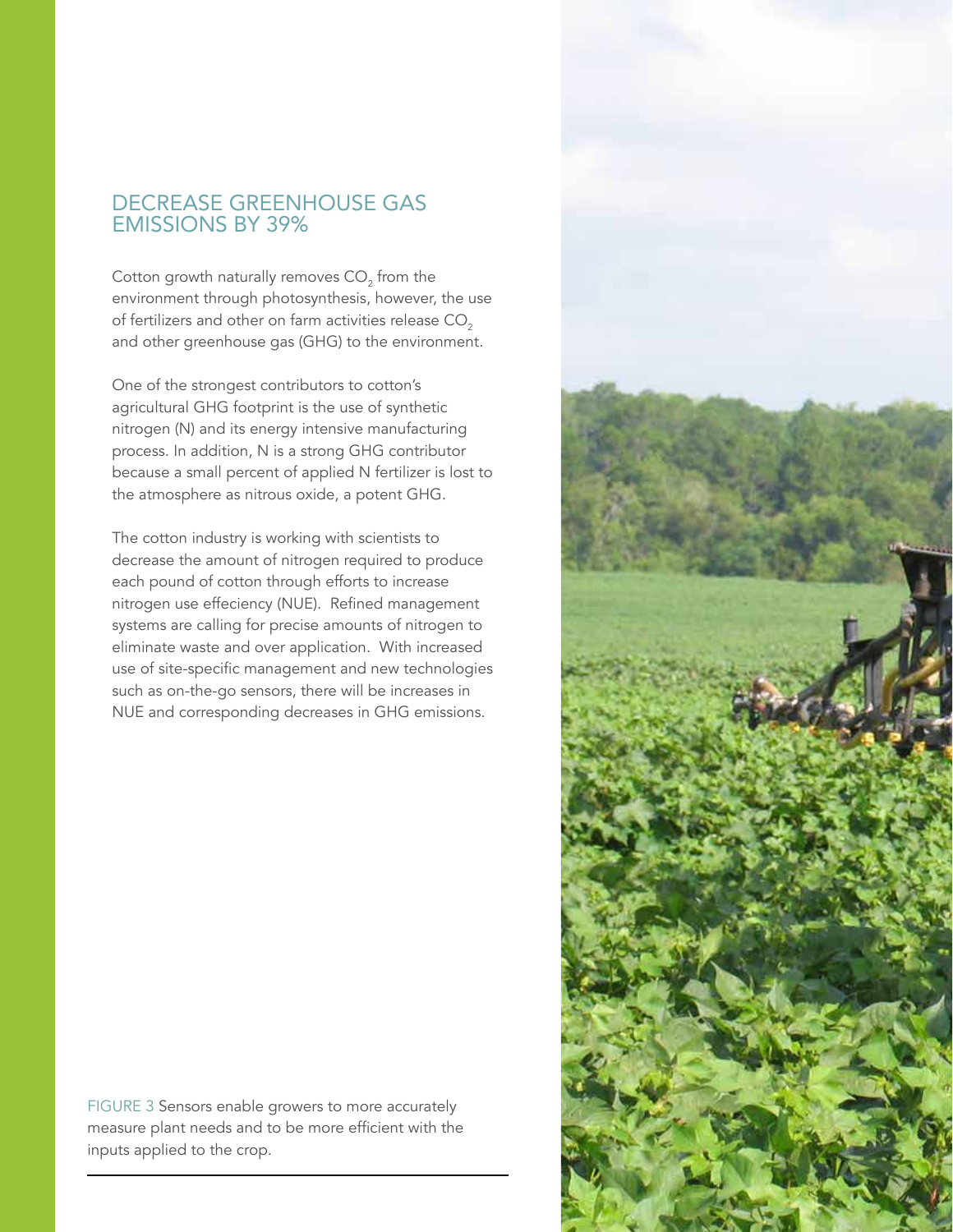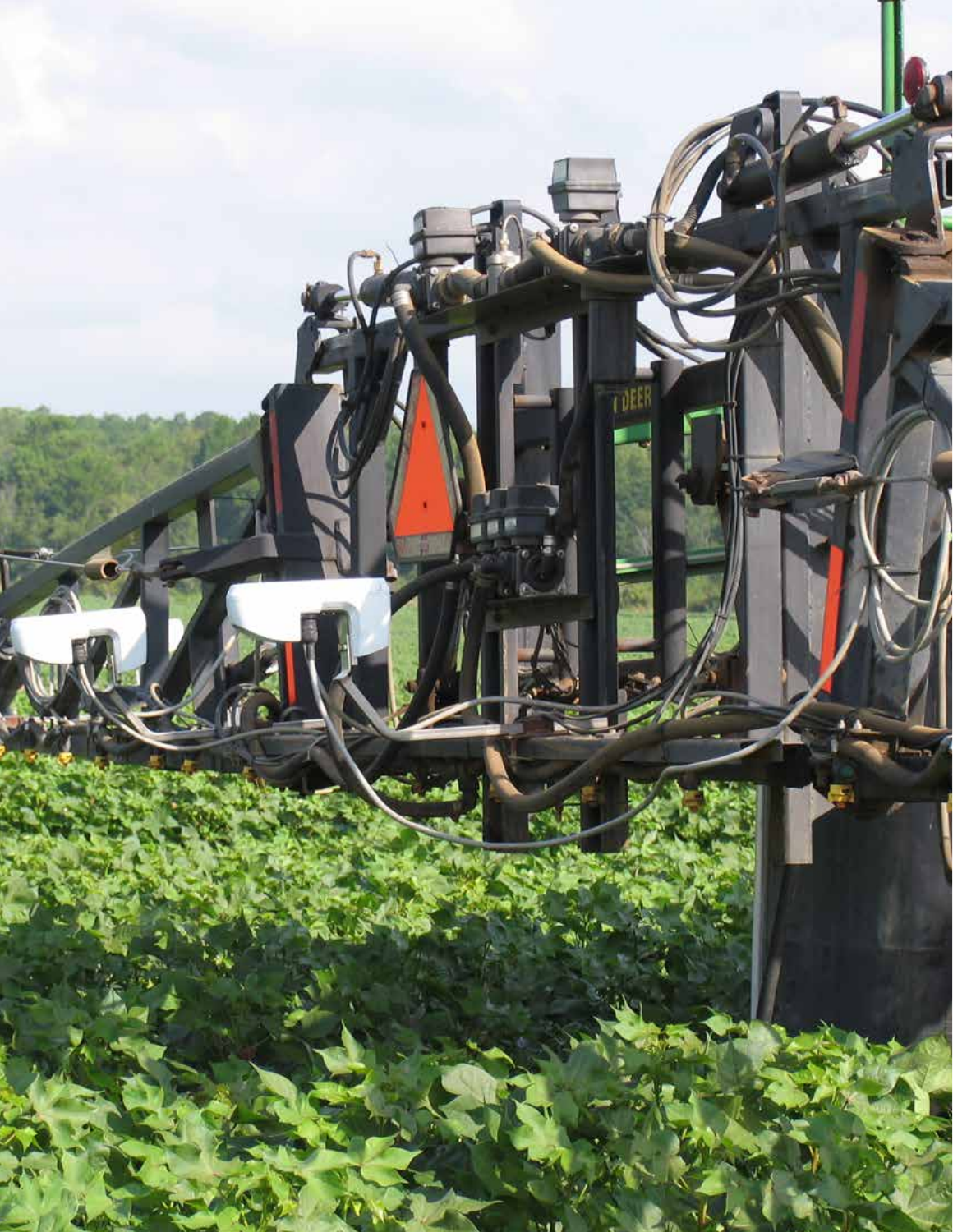### DECREASE SOIL LOSS BY 50%

Soil conservation efforts are high priority for cotton farmers as soil losses can create environmental degradation, reduce farm productivity and decrease the quality and quantity of usable soil. While cotton field soils are continually produced from parent material, the industry goal is to produce more new soil than is lost due to water or wind erosion.

From 1980 to 2005, large numbers of cotton growers in the Mid-South and Southeast adopted conservation tillage to reduce soil erosion. This land use pattern was aided by the launch of cotton varieties tolerant to broad-spectrum foliar herbicides in 1997, and by their rapid adoption across the U.S. Cotton Belt over the next five years.<sup>3</sup> More recently, grower interest in cover crops for weed suppression and for soil health has extended the protection of soil to intense rainfall. Cover crop adoption for weed control and soil health will continue to be an important component of continuous improvement efforts of the U.S. cotton industry.

#### For example:

Weed resistance will continue to expand as more weed species gain resistance to existing herbicide modes of action. Since no new modes of action<sup>4</sup> are anticipated in the next ten years, growers will be under even greater pressure to adopt cover crops to suppress weeds. Research will clarify which cover crop species and varieties provide allelopathic weed suppression, enhancing cover crop efficacy.

Soil health is a major initiative of the USDA-NRCS.<sup>5</sup> The initiative is designed to expand the benefits of rhizosphere biology (nutrient and water uptake through roots) by increasing the soil organic matter and diversity of shoots, roots and microbes grown in the field. Ancillary benefits include seedling wind protection and pathogen suppression. Grower adoption of soil health measures will continue to be promoted in education outreach efforts.

The majority of the U.S. cotton crop is grown without irrigation or with only supplemental irrigation. Thus, rainwater capture, infiltration and protection from soil surface evaporation is beneficial for cotton yield. With increasing intensity of rainfall attributed to climate change<sup>6</sup>, research and educational efforts will increase use of no-till, cover crops and surface residue which enhance rainwater utilization. These practices also prevent soil erosion.

FIGURE 4 Cover crops suppress weeds, improve soil health and prevent soil loss.

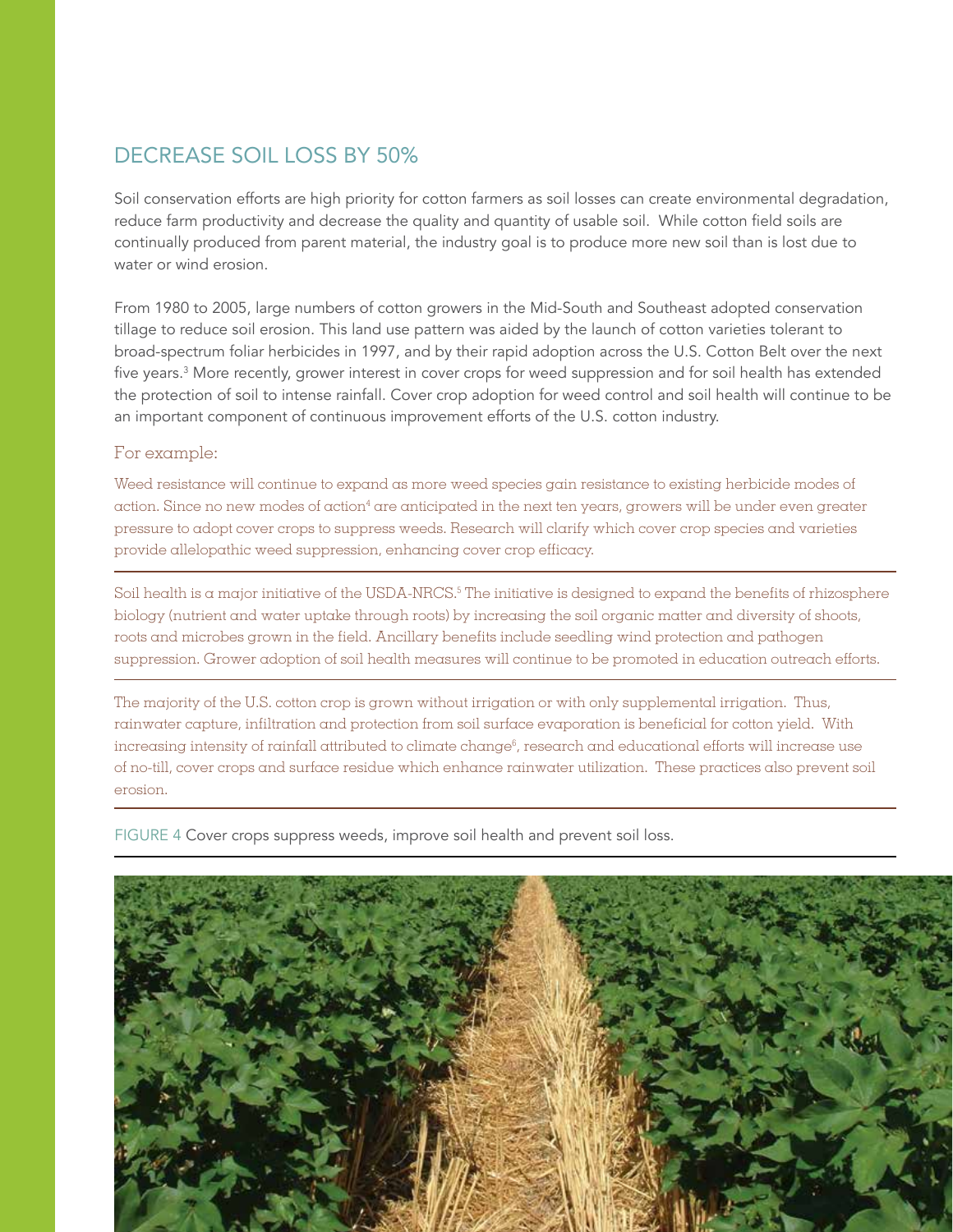

FIGURE 5 Better water delivery systems help growers to increase water use efficiency by delivering water closer to the plant, preventing evaporation. The irrigation system uses scheduling tools to only apply water when and where it is needed.

#### DECREASE WATER USE BY 18%

Cotton is an inherently drought tolerant crop, however, in some regions of the U.S., cotton fields are irrigated to increase productivity. Increasing water-use efficiency (WUE) would allow growers to produce more cotton using the same amount of water; doing more with less. This increase would help the U.S. cotton industry meet the demand for more sustainable fibers while using less resources per pound of cotton.

Over the past several decades, U.S. cotton growers have increased yields without increasing water use. This historical progress has been achieved through the use of tools and practices such as:

- The implementation of better water delivery systems (e.g. Pipe Planner®, laser leveling, low nozzle center pivots and drip irrigation) to increase irrigation application efficiencies;
- The use of improved irrigation scheduling tools (e.g., computer programs, and crop and soil sensors).

The trend of increased yields without increased water use will continue, as the adoption of irrigation scheduling technologies is promoted. There is a strong business case for improving WUE. Data from Daystar et al. (2017) $^{\prime}$  indicate that producers using sensor-based irrigation achieved 100 pounds higher yield/acre without increased water use compared to producers not using sensors.

BioResources DOI: 10.15376/biores.12.1.362-392

 <sup>3</sup> USDA-AMS Cotton Varieties Planted 1997 through 2002

 <sup>4</sup> http://www.weedscience.org

 <sup>5</sup> https://www.nrcs.usda.gov/wps/portal/nrcs/main/national/soils/health

 <sup>6</sup> Nature Climate Change DOI:10.1038/nclimate2258

 <sup>7</sup> Daystar, J.S., E. Barnes, K. Hake, and R. Kurtz. 2017. Sustainability trends and natural resource use in U.S. cotton production.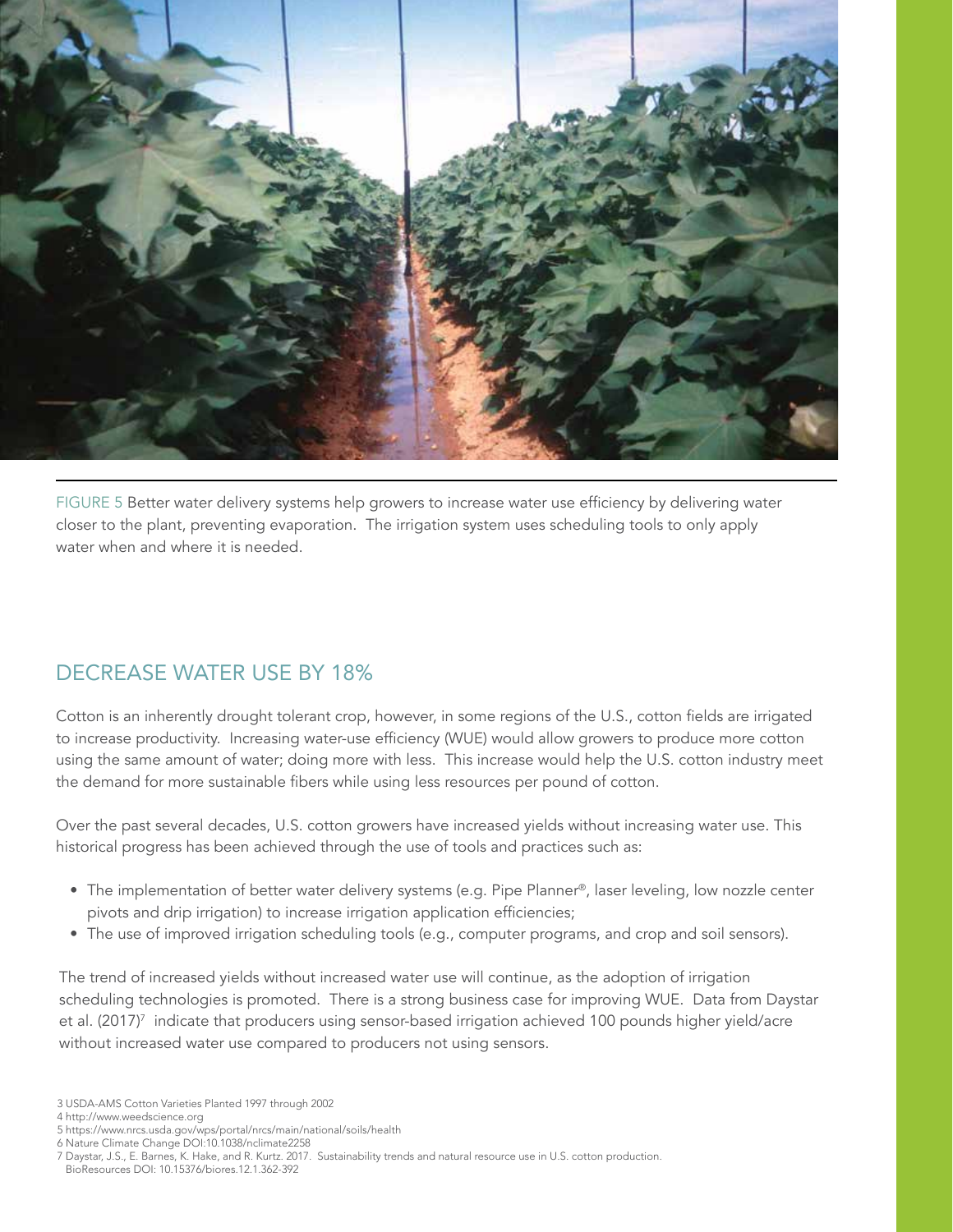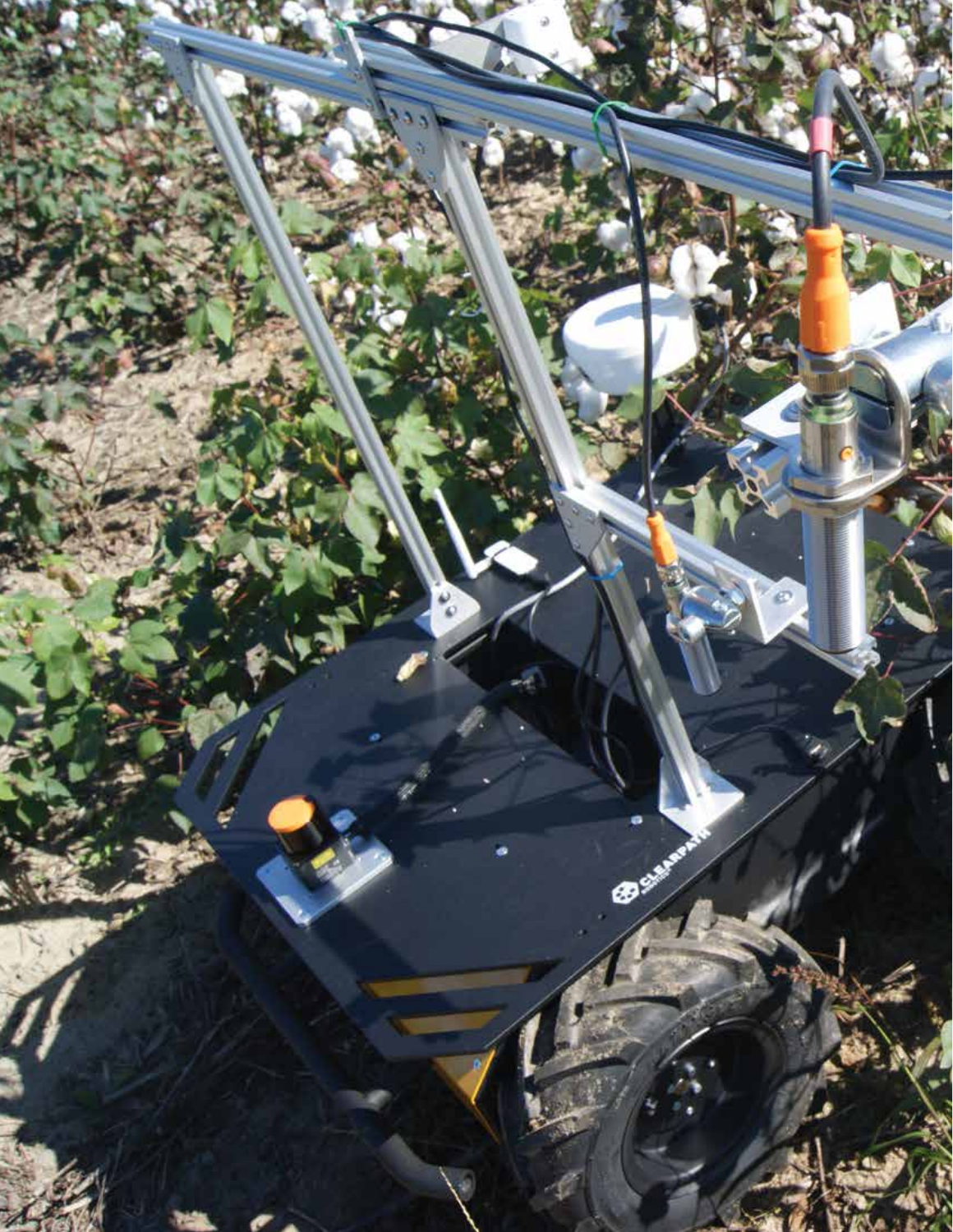

# DECREASE ENERGY USE BY 15%

The primary energy expenditures in cotton production include manufacturing nitrogen fertilizer, harvesting, ginning and tillage. U.S. cotton growers began reducing their energy expenditures in the 1980's by employing reduced tillage and reducing nitrogen applications per pound of fiber produced. Since the energy requirements for harvesting and ginning are relatively constant, the pathway to further decreases will be addressed by the increase in the number of growers employing reduced tillage and reduced nitrogen applications, as well as emerging technologies.

Several promising technologies will be available in the 10 to 30 year time frame that will lower the harvesting and ginning energy consumption, including:

#### **Robotic Technologies**

Robotic implements are already available for factory and residential cleaning. Considering the large market for robotic implements in agriculture, these will be entering the market soon and will lower cotton harvesting energy use and cost.

#### **Gene Editing of Fiber to Seed Attachment Force**

Even without a major improvement in machinery, it is anticipated that gene editing will facilitate development of cotton varieties with lower gin energy costs due to the ability to manipulate the fiber to seed attachment force (ginning represents approximately 25% of the U.S. cotton energy footprint for non-irrigated conditions).

FIGURE 6 Robotic technologies are one tool that U.S. cotton growers can employ to further decrease their energy use in the near future.